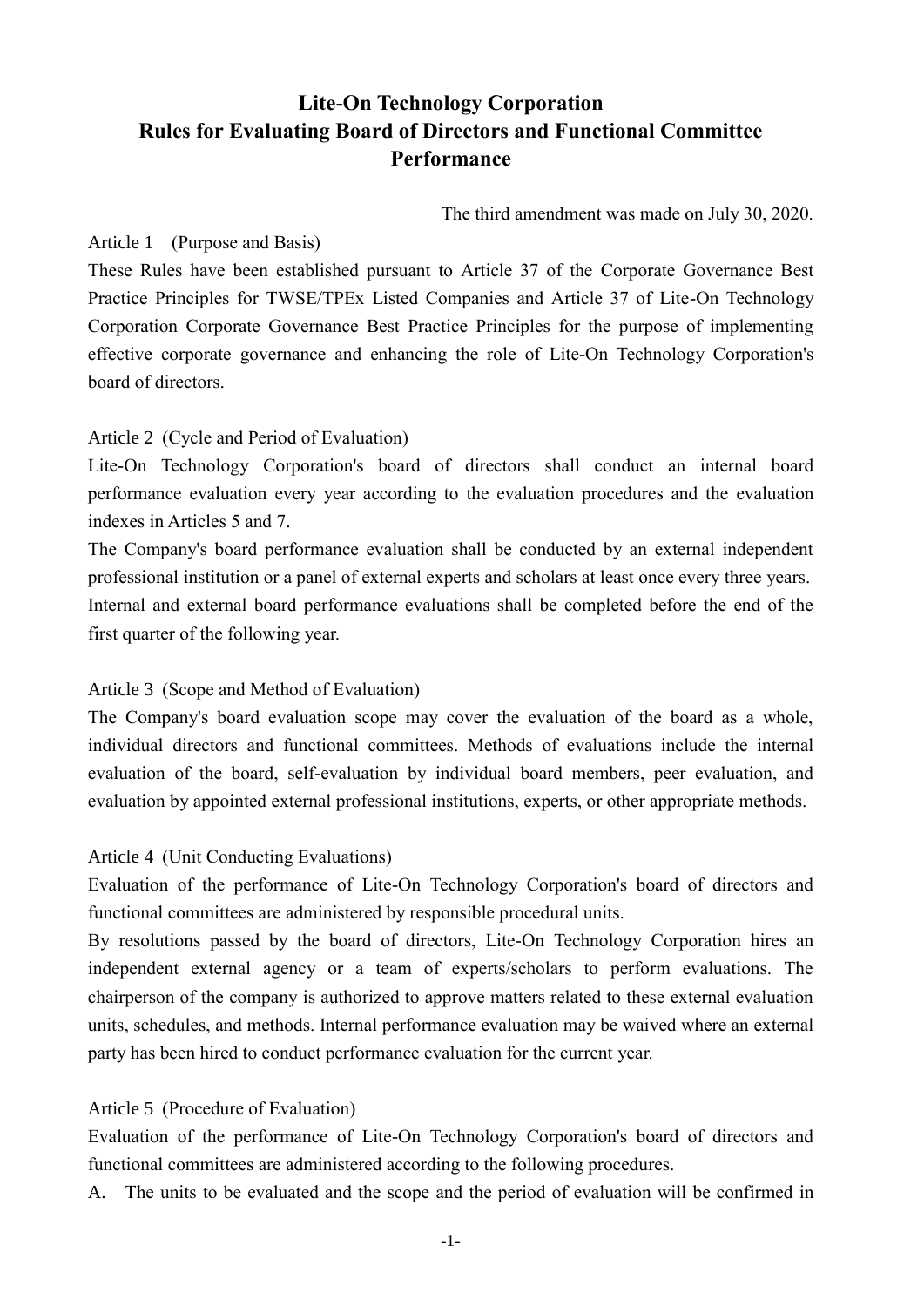the fourth quarter of the evaluation year. The methods will also be confirmed accordingly.

- B. When conducting internal performance evaluation, the unit conducting evaluations shall collect information on the board of directors, individual directors, and functional committee activities, and distribute the "Board Performance Evaluation Self-evaluation Questionnaire" (Form 1), "Director Performance Evaluation Self-evaluation Questionnaire" (Form 2), "Audit Committee Performance Evaluation Self-evaluation Questionnaire" (Form 3), "Remuneration Committee Performance Evaluation Self-evaluation Questionnaire" (Form 4), "Growth Strategy Committee Performance Evaluation Self-evaluation Questionnaire" (Form 5) and "Corporate Sustainability Committee Performance Evaluation Self-evaluation Questionnaire" (Form 6). The self-evaluation questionnaires, when completed, will be collected and summarized by the unit conducting evaluations and scored in accordance with the evaluation indexes in Article 7. The evaluation results will be recorded in a report and then presented to the first quarter board meeting for discussion and improvement in the following year.
- C. Regarding functional committee performance evaluation, the results shall be presented as described above to respective functional committees.

#### Article 6 (External Professional Agencies and Experts)

Where Lite-On Technology Corporation arranges for an external evaluation agency or a team of experts/scholars to conduct board and functional committee performance evaluation, the process shall be consistent with the following guidelines:

- A. The external evaluation institution or panel of external experts and scholars shall be professional and independent.
- B. The external evaluation institution shall be an institution or management consulting firm mainly engaging in the provision of services for educational and training programs for board of directors and improvement of corporate governance of enterprises.
- C. The panel of external experts and scholars shall appoint at least three experts or scholars specialized in the fields of board of directors or corporate governance to conduct evaluations of board performance of the company and prepare external evaluation analysis reports.

#### Article 7 (Indexes and Scoring Criteria)

The Company shall take into consideration its condition and needs when establishing the criteria for evaluating the performance of the board of directors and functional committees, which should cover, at a minimum, the following five aspects:

- A. Participation in the operation of the company.
- B. Improvement of the quality of the board of directors' decision making.
- C. Composition and structure of the board of directors.
- D. Election and continuing education of the directors.
- E. Internal control.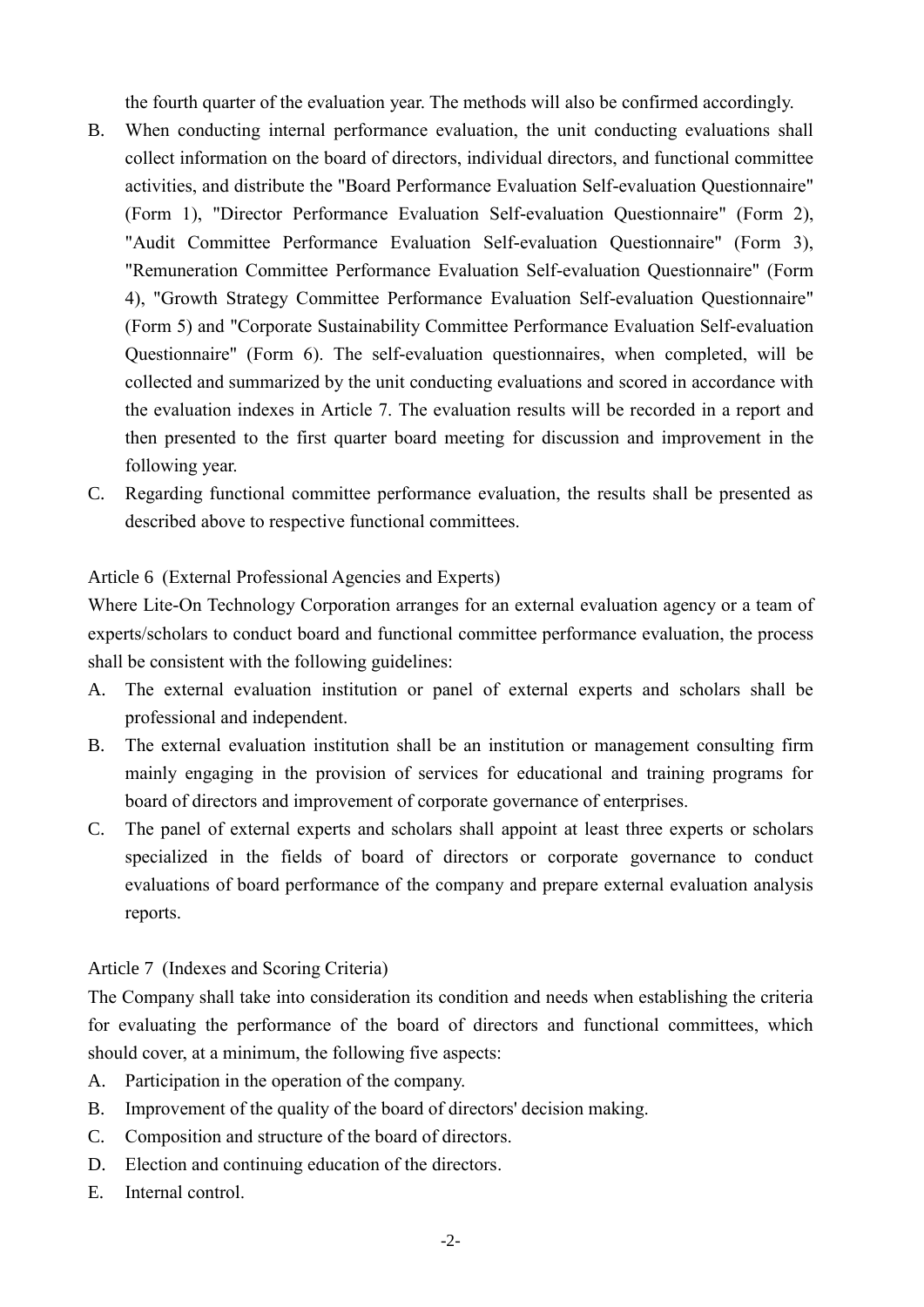The criteria for evaluating the performance of board members should cover, at a minimum, the following six aspects:

- A. Familiarity with the goals and missions of the company.
- B. Awareness of the duties of a director.
- C. Participation in the operation of the company.
- D. Management of internal relationship and communication.
- E. The director's professionalism and continuing education.
- F. Internal control.

The criteria for evaluating the performance of functional committees should cover, at a minimum, the following five aspects:

- A. Participation in the operation of the company;
- B. Awareness of the duties of the functional committee;
- C. Improvement of quality of decisions made by the functional committee;
- D. Makeup of the functional committee and election of its members and
- E. Internal control.

The indexes of board performance evaluation shall be determined based on the operation and needs of the Company and suitable and appropriate for evaluations by the company, subject to regular reviews and constructive comments of the compensation committee.

Scoring criteria may be modified and adjusted based on the company's needs. The weighted scoring method may be adopted based on the aspects of evaluation.

## Article 8 (Use of assessment results)

When electing or nominating members of the board of directors, the Company shall base its election on the evaluation results of the performance of the board and shall base its determination of an individual director's remuneration on the evaluation results of his or her performance.

## Article 9 (Information Disclosure)

The Company disclose in its annual report about how the board performance evaluation has been conducted each year, with the content includes at least the evaluation cycle, evaluation period, evaluation scope, evaluation method and content.

In cases where an external institution or experts are appointed to conduct evaluations of board performance, the Company, in the annual report, discloses the external evaluation institution, the expert and its team members and professional descriptions, as well as the independence statement of an external evaluation agency or expert and describes the evaluation methods, standards and future improvement recommendations.

The performance evaluation rules established by the Company shall be fully disclosed on the Market Observation Post System (MOPS) and the Company's website at all times, to be made available for consultation.